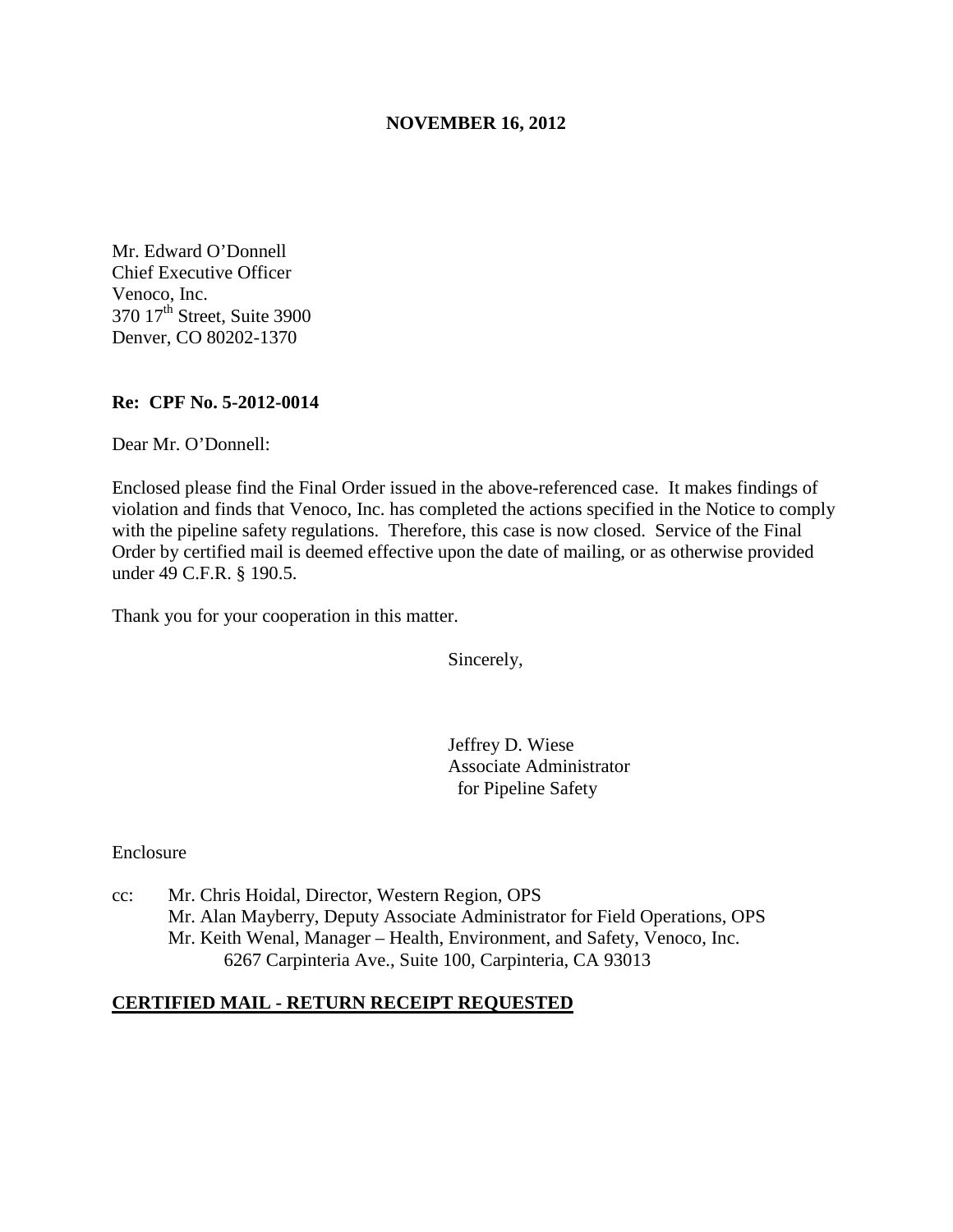## **U.S. DEPARTMENT OF TRANSPORTATION PIPELINE AND HAZARDOUS MATERIALS SAFETY ADMINISTRATION OFFICE OF PIPELINE SAFETY WASHINGTON, D.C. 20590**

| In the Matter of |  |
|------------------|--|
| Venoco, Inc.,    |  |
|                  |  |

**Respondent. )** 

 $\overline{a}$ 

**\_\_\_\_\_\_\_\_\_\_\_\_\_\_\_\_\_\_\_\_\_\_\_\_\_\_\_\_\_\_\_\_\_\_\_\_** 

 **)** 

**\_\_\_\_\_\_\_\_\_\_\_\_\_\_\_\_\_\_\_\_\_\_\_\_\_\_\_\_\_\_\_\_\_\_\_\_)** 

**CPF No. 5-2012-0014** 

## **FINAL ORDER**

Between July 12 and 14, 2011, pursuant to 49 U.S.C. § 60117, a representative of the Pipeline and Hazardous Materials Safety Administration (PHMSA), Office of Pipeline Safety (OPS), conducted an on-site pipeline safety inspection of the facilities and records of Venoco, Inc. (Venoco or Respondent) in Carpinteria, California. Venoco operates approximately 38 miles of oil and gas pipelines in and around the Santa Barbara Channel in Southern California and the Sacramento Basin in Central California.<sup>1</sup>

As a result of the inspection, the Director, Western Region, OPS (Director), issued to Respondent, by letter dated May 22, 2012, a Notice of Probable Violation and Proposed Compliance Order (Notice), which also included two warning items in accordance with 49 C.F.R. § 190.205. In accordance with 49 C.F.R. § 190.207, the Notice proposed finding that Venoco had committed various violations of 49 C.F.R. Part 192 and proposed ordering Respondent to take certain measures to correct two of the alleged violations. The warning items required no further action, but warned the operator to correct the probable violation or face possible enforcement action.

Venoco responded to the Notice by letter dated July 26, 2012 (Response). The company did not contest the allegations of violation but provided information concerning the corrective actions it had taken. Respondent did not request a hearing and therefore has waived its right to one.

# **FINDINGS OF VIOLATION**

In its Response, Venoco did not contest the allegations in the Notice that it violated 49 C.F.R. Part 192 as follows:

<sup>1</sup> See http://www.venocoinc.com/index.html (last accessed 10/23/2012).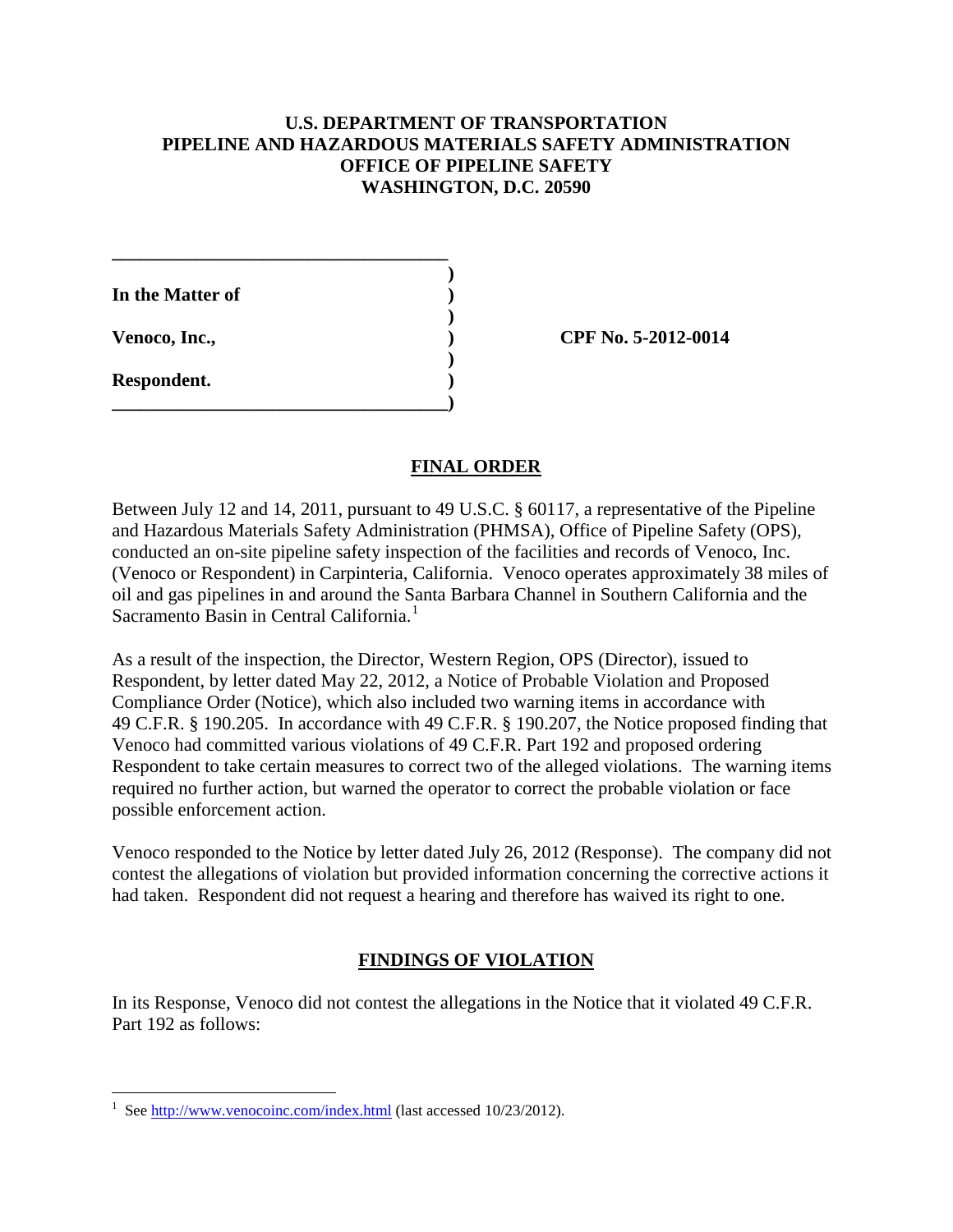#### **Item 1:** The Notice alleged that Respondent violated 49 C.F.R. § 192.905(a), which states:

#### **§ 192.905 -- How does an operator identify a high consequence area?**

(a) *General.* To determine which segments of an operator's transmission pipeline system are covered by this subpart, an operator must identify the high consequence areas. An operator must use method (1) or (2) from the definition in §192.903 to identify a high consequence area. An operator may apply one method to its entire pipeline system, or an operator may apply one method to individual portions of the pipeline system. An operator must describe in its integrity management program which method it is applying to each portion of the operator's pipeline system. The description must include the potential impact radius when utilized to establish a high consequence area. (*See* appendix E.I. for guidance on identifying high consequence areas.)

The Notice alleged that Respondent violated 49 C.F.R. § 192.905(a) by failing to identify a segment of the Montalvo Sales Gas pipeline as a segment that could affect a High Consequence Area (HCA). Specifically, the Notice alleged that the segment traversed an area within the calculated Potential Impact Radius (PIR) of 70 feet from the California Mushroom Farm in Oxnard, California, which met the definition of an Identified Site.<sup>2</sup> Respondent did not contest this allegation of violation. Accordingly, based upon a review of all of the evidence, I find that Respondent violated 49 C.F.R. § 192.905(a) by failing to identify a segment of the Montalvo Sales Gas pipeline as a segment that could affect a HCA.

**Item 2:** The Notice alleged that Respondent violated 49 C.F.R. § 192.921(a)(1), which states:

#### **§ 192.921 -- How is the baseline assessment to be conducted?**

(a) *Assessment methods.* An operator must assess the integrity of the line pipe in each covered segment by applying one or more of the following methods depending on the threats to which the covered segment is susceptible. An operator must select the method or methods best suited to address the threats identified to the covered segment (*See* §192.917).

(1) Internal inspection tool or tools capable of detecting corrosion, and any other threats to which the covered segment is susceptible. An operator must follow ASME/ANSI B31.8S (incorporated by reference, *see* §192.7), section 6.2 in selecting the appropriate internal inspection tools for the covered segment.

The Notice alleged that Respondent violated 49 C.F.R. § 192.921(a)(1) by failing to specify an internal inspection tool capable of detecting corrosion and other threats to which the pipeline is susceptible, such as stress corrosion cracking or electric resistance welded seam failure. Respondent did not contest this allegation of violation. Accordingly, based upon a review of all of the evidence, I find that Respondent violated 49 C.F.R. § 192.921(a)(1) by failing to specify an internal inspection tool for assessing its pipeline capable of detecting corrosion and other

<sup>&</sup>lt;sup>2</sup> The term "Identified Site" is defined in 49 C.F.R. § 192.903 and includes buildings such as office buildings occupied by twenty or more persons on at least five days a week for ten weeks in any twelve month period.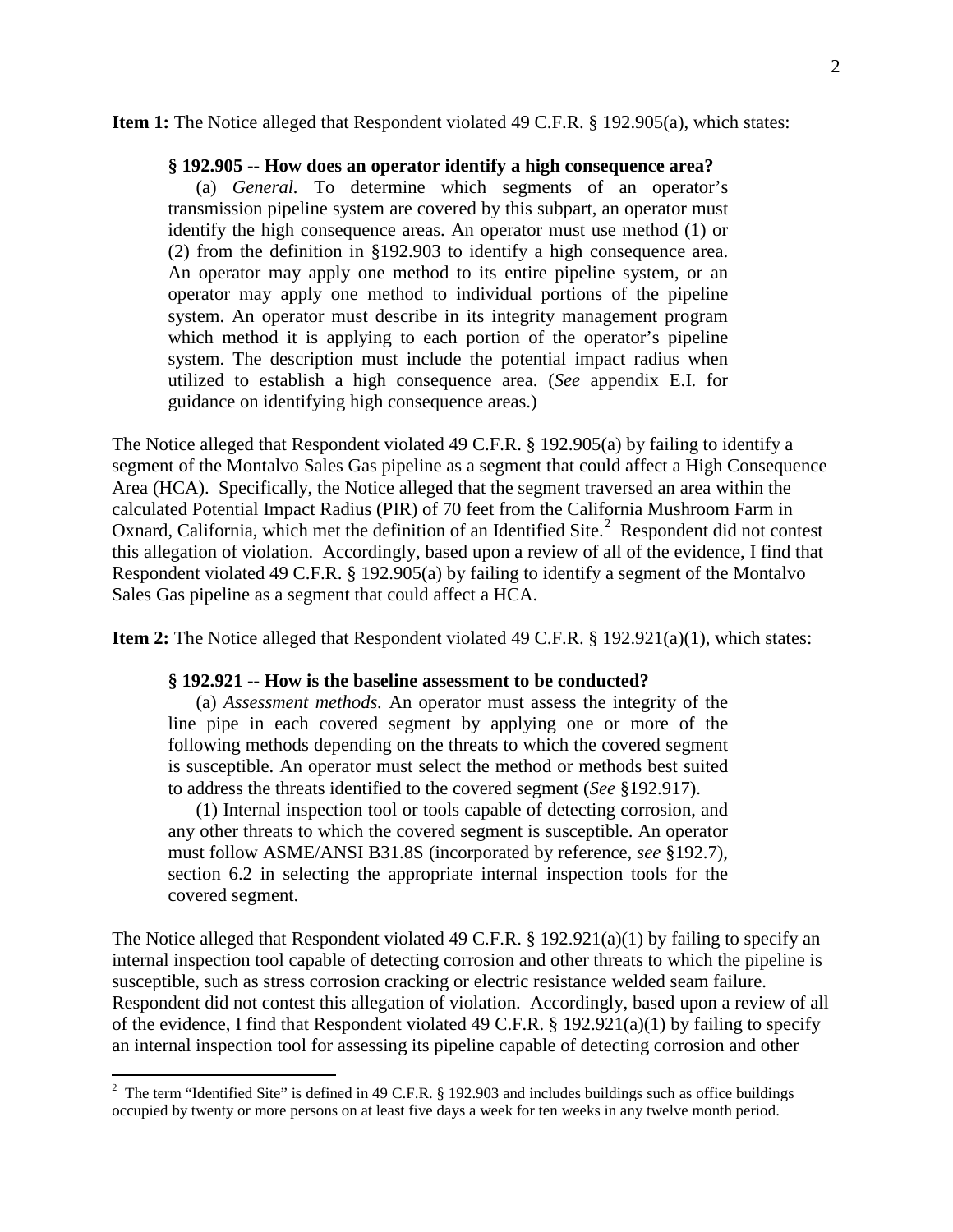threats to which the pipeline is susceptible.

These findings of violation will be considered prior offenses in any subsequent enforcement action taken against Respondent.

## **COMPLIANCE ORDER**

The Notice proposed a Compliance Order with respect to Items 1 and 2 in the Notice for violations of 49 C.F.R. §§ 192.905(a) and 192.921(a)(1), respectively. Under 49 U.S.C. § 60118(a), each person who engages in the transportation of gas or who owns or operates a pipeline facility is required to comply with the applicable safety standards established under chapter 601. The Director indicates that Respondent has taken the following actions specified in the proposed compliance order:

- 1. With respect to the violation of § 192.905(a) (**Item 1**), Respondent has revised its integrity management plan to include the specified segment as a HCA segment; and
- 2. With respect to the violation of § 192.921(a)(1) (**Item 2**), Respondent has revised its assessment method matrix to ensure appropriate internal inspection tools are selected in accordance with ASME/ANSI B31.8S.
- 3. Respondent reported the costs to achieve compliance as requested.

Accordingly, I find that compliance has been achieved with respect to these violations. Therefore, the compliance terms proposed in the Notice are not included in this Order.

## **WARNING ITEMS**

With respect to Items 3 and 4, the Notice alleged probable violations of Part 192 but did not propose a civil penalty or compliance order for these items. Therefore, these are considered to be warning items. The warnings were for:

49 C.F.R. § 192.937(a) **(Item 3)** ─ Respondent's alleged failure to reassess the Union Island pipeline in accordance with its assessment schedule; and

49 C.F.R. § 192.945(a) **(Item 4)** ─ Respondent's alleged failure to measure program effectiveness on a semi-annual basis and failure to report the 2010 performance measures to OPS.

Venoco presented information in its Response showing that it had taken certain actions to address the cited items. If OPS finds a violation of any of these items, Respondent may be subject to future enforcement action.